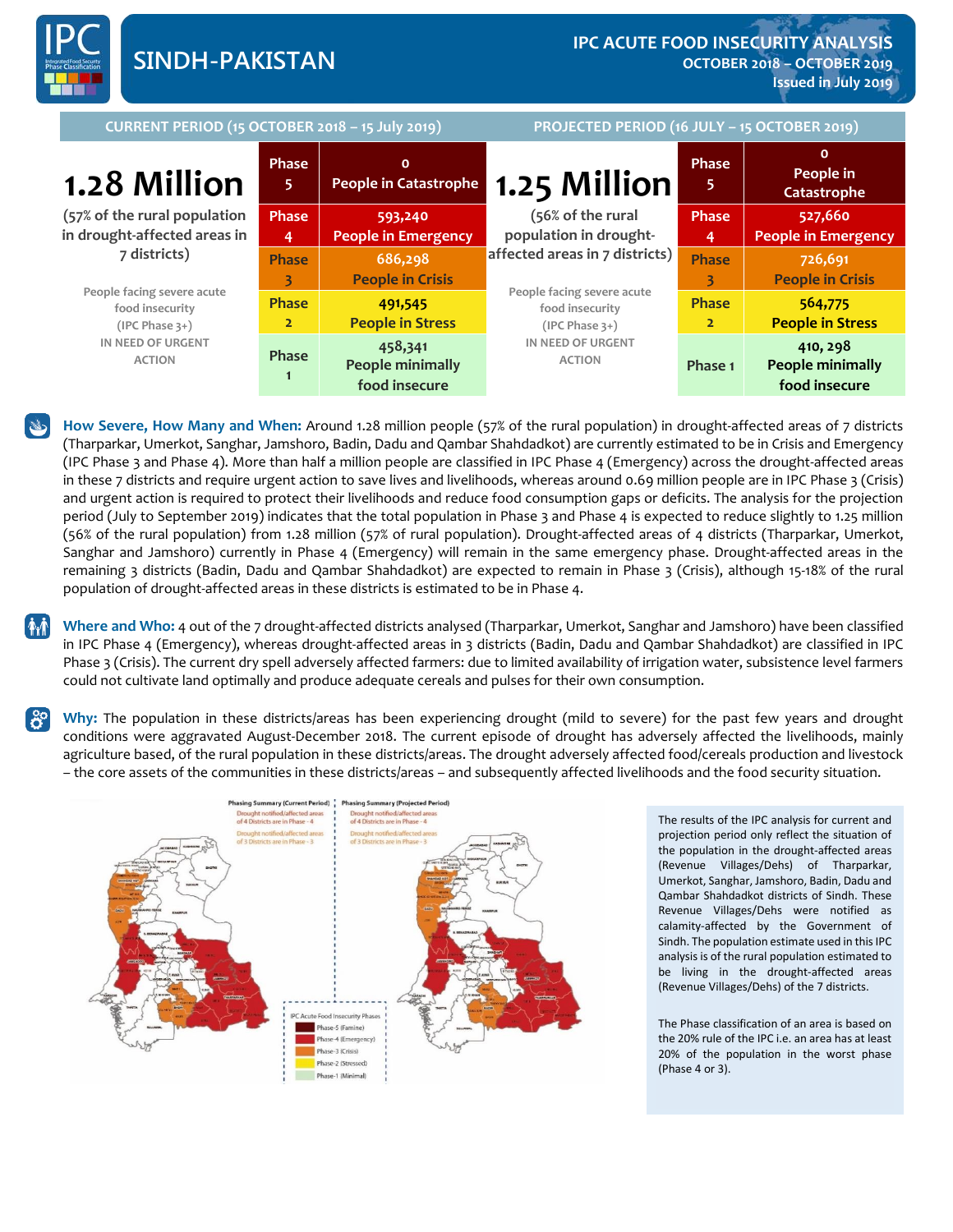

**in the presence of Humanitarian Food Assistance**

## **0000 CURRENT IPC ACUTE FOOD INSECURITY SITUATION FOR OCTOBER 2018 – July 2019**



Phase Classification of Rural Population based on IPC Acute Food Insecurity Analysis for the Current Period (October 2018 – July 2019)

|                    |                | Phase 1 |                 | Phase 2 |                 | Phase 3 |    | Phase 4 |                 | Level 3 or higher |    |            |
|--------------------|----------------|---------|-----------------|---------|-----------------|---------|----|---------|-----------------|-------------------|----|------------|
| District           | Total $# (pp)$ |         | %               |         | %               |         |    | #       | $\%$            |                   |    | Area Phase |
| Badin              | 163,955        | 32,791  | 20              | 49,187  | 30              | 57,384  |    | 24,593  |                 | 81,978            | 50 |            |
| Dadu               | 124,562        | 37,369  | 30              | 43,597  | 35              | 31,141  |    | 12,456  | 10 <sub>o</sub> | 43,597            | 35 |            |
| Jamshoro           | 163,559        | 32,712  | 20              | 40,890  | 25              | 57,246  |    | 32,712  | 20              | 89,957            | 55 |            |
| Qambar Shahdadkot  | 48,048         | 9,610   | 20              | 12,012  | 25              | 19,219  | 40 | 7,207   |                 | 26,426            | 55 |            |
| Sanghar            | 50,375         | 10,075  | 20              | 10,075  | 20 <sup>1</sup> | 17,631  |    | 12,594  | 25              | 30,225            | 60 |            |
| Tharparkar         | 1,518,836      | 303,767 | 20              | 303,767 | 20 <sub>1</sub> | 455,651 |    | 455,651 | 30              | 911,302           | 60 |            |
| Umerkot            | 160,089        | 32,018  | 20              | 32,018  | 20 <sub>1</sub> | 48,027  |    | 48,027  | 30              | 96,054            | 60 |            |
| <b>Grand Total</b> | 2,229,424      | 458,341 | 20 <sup>1</sup> | 491,546 | 22              | 686,299 |    | 593,240 | 27              | 1,279,539         | 58 |            |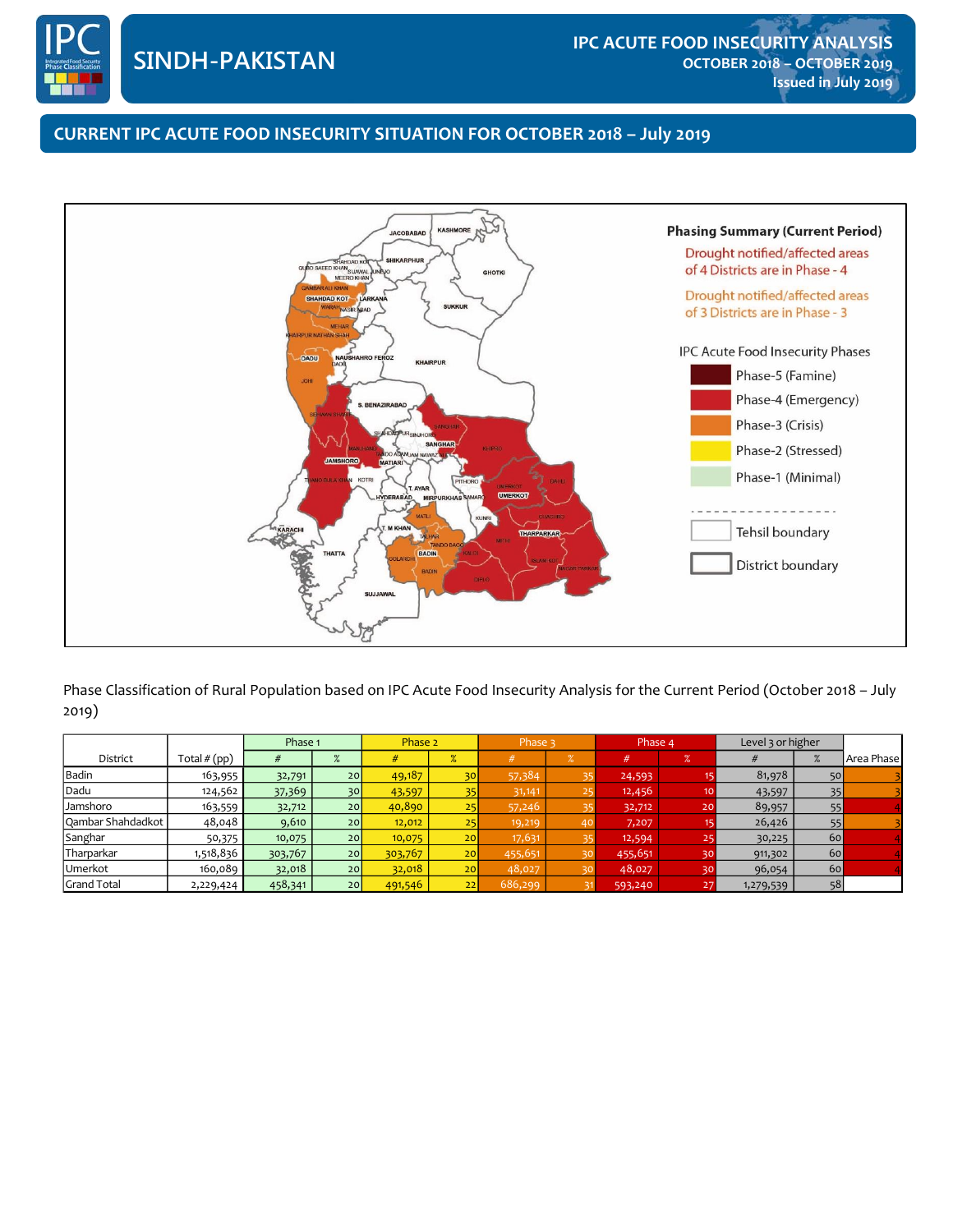

# **0000 PROJECTED IPC ACUTE FOOD INSECURITY SITUATION FOR JULY – OCTOBER 2019**



Phase Classification of Rural Population based on IPC Acute Food Insecurity Analysis for the Projected Period (July –October 2019)

|                   |                | Phase 1 |                 | Phase 2 |                 | Phase 3 |    | Phase 4 |                 | Level 3 or higher |    |            |
|-------------------|----------------|---------|-----------------|---------|-----------------|---------|----|---------|-----------------|-------------------|----|------------|
| District          | Total $# (pp)$ |         | %               |         | %               |         |    | #       | $\sqrt{2}$      |                   |    | Area Phase |
| Badin             | 163,955        | 24,593  |                 | 40,989  | 25              | 73,780  |    | 24593   |                 | 98,373            | 60 |            |
| Dadu              | 124,562        | 18,684  |                 | 43,597  | 35              | 43,597  |    | 18,684  |                 | 62,281            | 50 |            |
| Jamshoro          | 163,559        | 16,356  | 10 <sup>1</sup> | 40,890  | 25              | 65,424  | 40 | 40,890  | 25              | 106,314           | 65 |            |
| Qambar Shahdadkot | 48,048         | 4,805   | 10 <sup>1</sup> | 12,012  | 25              | 22,583  |    | 8,649   | 18 <sup>1</sup> | 31,231            | 65 |            |
| Sanghar           | 50,375         | 10,075  | 20 <sub>l</sub> | 7,556   | 15              | 17,631  |    | 15,113  | 30 <sup>1</sup> | 32,744            | 65 |            |
| Tharparkar        | 1,518,836      | 303,767 | 20              | 379,709 | 25 <sub>1</sub> | 455,651 | 30 | 379,709 | 25              | 835,360           | 55 |            |
| Umerkot           | 160,089        | 32,018  | 20 <sub>l</sub> | 40,022  | 25              | 48,027  | 30 | 40022   | 25 <sub>1</sub> | 88,049            | 55 |            |
| Total             | 2,229,424      | 410,298 | 18              | 564,775 | 25 <sup>2</sup> | 726,691 | 33 | 527660  | 24              | 1,254,351         | 57 |            |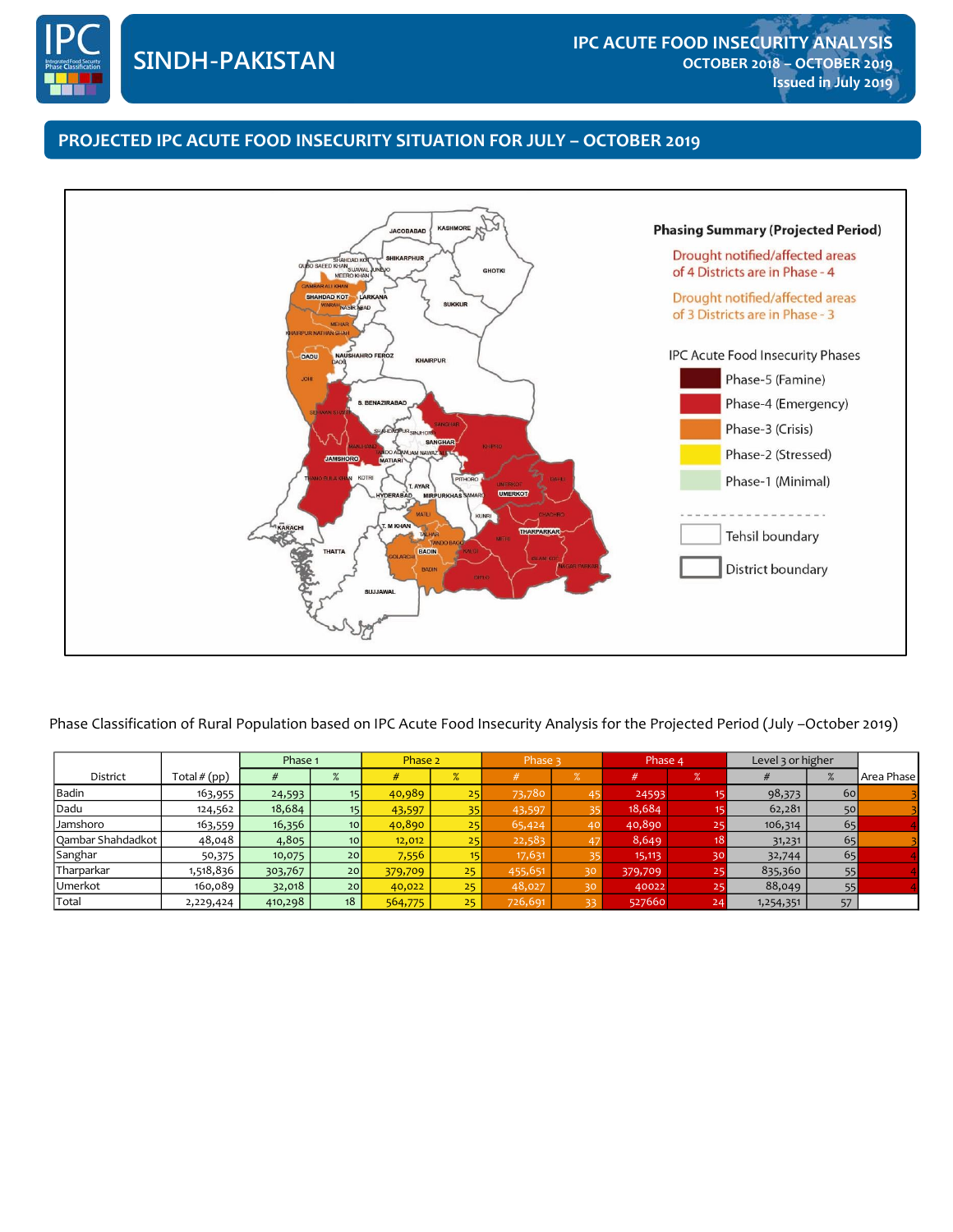

# **0000 ACUTE FOOD INSECURITY SITUATION OVERVIEW, KEY DRIVERS AND LIMITING FACTORS**

### **Current Situation Overview**

The province of Sindh is prone to multiple hazards: floods and drought. Drought or drought-like conditions have been prevailing in parts of Sindh since 2013, particularly in the southeastern and western districts: Tharparkar, Umerkot, and Sanghar (along the eastern border with India) and Jamshoro, Dadu, Qamber Shahdadkot (along the Western border of the province). The areas impacted by drought are heavily reliant on monsoon rainfall and with repeated years of low or in some cases complete absence of rainfall, the drought conditions have significantly deteriorated. The drought condition aggravated (moderate to severe) particularly between August and December 2018.

Considering the lack of/very limited rainfall during the last monsoon season (July-September 2018) and reports of the drought situation being aggravated further by the local district administration, the Government of Sindh notified 513 Revenue Villages (Dehs) as calamity/drought-affected in 8 districts of the province of Sindh, namely: Tharparkar, Umerkot, Sanghar, Thatta, Badin, Jamshoro, Dadu and Kamber Shahdadkot in September 2018.

The Natural Disaster Consortium (NDC), in coordination with the Provincial Disaster Management Authority (PDMA) Sindh conducted Sindh Drought Needs Assessment (SDNA) in the drought-affected areas of 8 districts in October 2018. This IPC analysis is focused only on drought-notified Revenue Villages (Dehs) of 7 districts. Apart from Badin, almost all drought-notified areas are located in the desert/arid areas, and besides non-agriculture also rely on agriculture (livestock-based) livelihoods. The overwhelming impacts of the prolonged drought-like conditions have resulted in this IPC analysis. These districts also have a high incidence of poverty ranging between 51% (in Dadu) to 87% (in Tharparkar). The poverty incidence is for the entire district.

The planting season for summer crops starts in May/June and ends in August/September, whereas the planting season for winter crops starts in November and ends in April (wherever crop cultivation is possible such as Badin, Dadu and Jamshoro). However, in the desert/arid areas, agriculture is primarily rain-fed and therefore heavily dependent on the monsoon rainfall. Due to limited availability of water and low land ownership, most of the farmers are engaged in small-scale subsistence-level crop production. The findings of SDNA show that whereas on average, the surveyed households in the drought-affected areas own 3.1 acres of land, they cultivate on average only 2.8 acres. Of the surveyed households, 42% own cultivable agricultural land, whereas 53% cultivate land.

The main cereal and fodder crops grown in the summer/monsoon season include **millet** (Bajra), Cluster bean (Guar), **sorghum** (except in Tharparkar), **maize** (except in Qambar Shahdadkot and Tharparkar), and **rice** (mainly in Badin, and Qambar Shahdadkot districts), whereas pulses (moong and moth beans) and some vegetables are also grown, mostly for own consumption.

The current dry spell adversely affected farmers. Due to limited availability of irrigation water, the subsistence-level farmers could not cultivate land optimally and produce adequate cereals and pulses for their own consumption. Compared with the 2016-17 agricultural seasons, in 2017-18, the area (measured in acres) for wheat decreased by 17% (100% in Tharparkar and Umerkot and 78% in Badin), rice by 70% (63% in Badin and 80% in Qambar Shaddakot), cluster beans by 30% (100% in Badin, 48% in Tharparkar and 43% in Jamshoro), millet by 38% (48% in Tharparkar), and pulses by 45% (100% in Dadu and 57% in Tharparkar). Compared with the 2016-17 agricultural season, overall crop production reported by households in the SDNA (measured in mounds) for wheat decreased by 23% (36% in Jamshoro and 33% in Badin), sorghum by 33%, rice by 35% (43% in Qambar Shahdadkot and 29% in Badin), cluster beans and millet each by 83%, and pulses by 95%. The production of cluster beans reduced by 92% in Tharparkar, 73% in Jamshoro and 69% in Umerkot. Millet production reduced by 84% in Tharparkar and 80% in Umerkot; whereas pulses production reduced by 95% and 94% in Tharparkar and Umerkot respectively.

The analysis of data of Crop Reporting Services (Agriculture Department of the Government of Sindh) shows that regarding crop area and production of major cereal crops, an overall reduction across the districts was registered, and not just in the drought-notified areas. The crop area and production of wheat has reduced by 24% each since 2014-15 in the 7 districts. However, crop area and production in 2018-19 is estimated to be 17% (at 294,159 hectares) and 10% (at 960,701 metric tons) less than in 2017-18. Furthermore, cultivated area of rice, the second most consumed staple cereal crop, reduced by 18% since 2014-15 and 26% since 2017-18, whereas its production reduced by 13% since 2014-15 and 19% since 2017-18. Another major cereal crop in the drought-affected areas is millet (Bajra) which also registered a reduction in area cultivation and production across 7 districts. Crop area for millet reduced by 36% and 39% respectively since 2015 and 2017, whereas production reduced by 20% and 39% for the same periods.

For farmers engaged in crop production, own production of cereals and pulses was not sufficient for their household needs and on overage, stocks from own production of cereals were adequate for only 2.8 months (2.3 months in Tharparkar) and 1.6 months for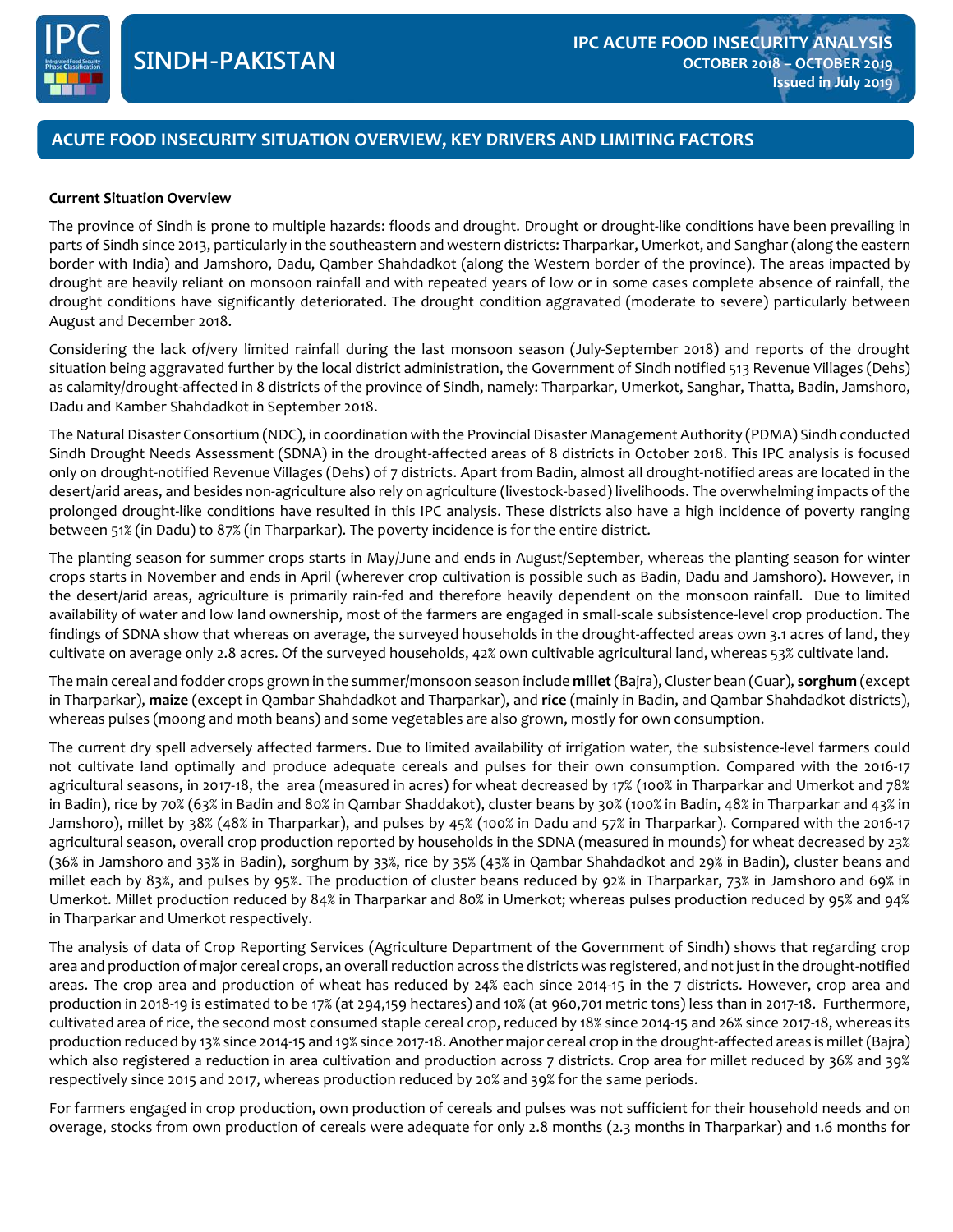pulses. This places further stress on vulnerable households, making them dependent on markets for their food needs. Although food<br>is adocuptely sysilable in markets, the numbering navyes of needs and wilnerable beyogholds is adequately available in markets, the purchasing power of poor and vulnerable households is considerably low.

An analysis of food prices, published by the Pakistan Bureau of Statistics, shows that prices of 8 major food items (wheat, wheat flour, two varieties of rice (Irri and Basmati), 1 lentil (Masoor) and 3 pulses (Moong, Maash and Gram)) have increased since July 2018, whereas prices varied since January 2019.

The recent drought has also adversely impacted the core assets of the households – livestock. Cattle, goats, sheep and camels are commonly owned livestock in the analyzed areas. The low production of fodder and limited availability of water due to drought conditions contributed to livestock diseases, deaths and distress sale. The livestock holders have been under stress due to prolonged dry conditions. The recent aggravated drought conditions have caused an additional burden on the already vulnerable communities. Around one-fourth of surveyed households that keep cattle reported death of at least one cattle during the past six months, 54% reported deaths of goats, 45% reported deaths of sheep, 21% reported deaths of buffaloes, 20% reported deaths of camels, 18% reported deaths of donkeys, and 57% reported deaths of poultry. The deaths of cattle and goats were reported highest in Sanghar (by 55% and 85% households respectively), sheep in Qambar Shahdadkot and Jamshoro (by 67% households each) and poultry by 90% of households in Jamshoro. The main reasons reported for deaths of livestock are lack of fodder, livestock diseases and lack of water.

Moreover, households are also engaged in distress selling of their livestock. The livestock that are in poor condition, due to the above-stated aggravating factors, are being sold at low prices in order to preserve some of the value of the livestock prior to their premature death. Overall, 40% of the households that keep livestock sold one or more cattle during the past six months, 31% sold one or more buffaloes, 65% sold goats, 55% sold sheep, 13% sold camels, 7% sold donkeys and 29% sold poultry. The sale of cattle, goats, and poultry was highest in Jamshoro and of sheep was highest in Dadu district.

The households in the drought-affected areas have limited monthly income – PKR 9,401 (highest PKR 12,983 in Jamshoro and lowest PKR 7,182 in Qambar Shahdadkot). The monthly income reduced by 11% compared to six months ago, from PKR 10,581 to PKR 9,401. The major portion of household income is dedicated to food purchases, limiting expenditure on other non-food essentials such as healthcare, education, and housing. Overall, 36% of the households spent a very high share (more than 75% of the total household expenditure) on acquiring food; while 31% spent a high share (65-75% of the total expenditure) on acquiring food.

The limited purchasing power, low levels of cereals and pulses production and livestock losses translated into poor food consumption. As per Food Consumption Score (FCS), the majority of the surveyed households (82%) have either 'poor' or 'borderline' food consumption (41% each), whereas only 18% have 'acceptable' food consumption. The proportion of households with poor food consumption is highest (64%) in Badin followed by 61% in Umerkot and 50% in Qambar Shahdadkot, whereas those with borderline food consumption are highest (55%) in Tharparkar, followed by 53% in Sanghar and 45% in Qambar Shahdadkot. The households with borderline food consumption may move to poor food consumption if access to food deteriorates.

The Household Dietary Diversity Score (HDDS) based on one-day (24 hours) recall and 12 food groups revealed, that 56% of the surveyed households have a High (lowest 22% in Umerkot), 38% have a Medium (lowest 15% in Jamshoro and Dadu), whereas only 6% households have a Low (highest 12% in Umerkot) dietary diversity score. When analysed further, it appears that consumption of oil/fats, sugar/honey and miscellaneous (condiments etc) is mainly contributing to a High dietary diversity, as 65-95% of the households reported its consumption during the 24 hours preceding the survey. The consumption of dairy, pulses and proteins is still very low.

- FCS Consumption Score (FCS) is a proxy indicator of food security status of the household if combined with other household access indicators. Based on a seven-day recall of the food groups consumed within a household, the FCS measures food diversity (types of foods consumed), food frequency (the number of days each food group was consumed), and the relative nutritional importance of different food groups. The score for each food group is calculated by multiplying the number of days the food group was consumed and its relative weight. Based on FCS standard thresholds, households are categorized into three groups: "poor" food consumption (FCS=1-28),"borderline consumption (FCS = 28.1-42), and "acceptable "food consumption (FCS>42).
- The thresholds used for computing HDDS are Low (0-2 food groups eaten), Medium (3-4 food groups eaten) and High (>=5 food groups eaten).
- The Household Hunger Scale (HHS) is a scale developed by Food and Nutrition Technical Assistance (FANTA) based on perceptions of food insecurity at household levels. It assesses whether households have experienced problems in food access during the preceding 30 days based on three questions and measures the severity of food insecurity in the past 30 days, as reported by the households. As per methodology of HHS for IPC, five categories were computed: no hunger (HHS=0), slight hunger (HHS=1), moderate hunger (HHS=2-3), severe hunger (HHS=4) and very severe hunger  $(HHS = 5-6)$ .
- The livelihood-related coping strategies are analysed in three sub-categories, i.e. stress strategies (such as borrowing money, purchase food on credit, or spending savings), crisis strategies (selling household or productive assets, or withdrawing children from school), and emergency strategies (such as consuming seed stock held for the next season, selling house or land or last female animal, or begging).

The Household Hunger Scale (HHS) is an important indicator to assess the experience of hunger and food insecurity. Based on the HHS, around half (47%) of households in the drought-affected areas experienced moderate hunger (63% in Dadu), 17% experienced slight hunger (41% in Badin and 39% in Qambar Shahdadkot), 3% experienced severe/very severe hunger (8% in Dadu), whereas around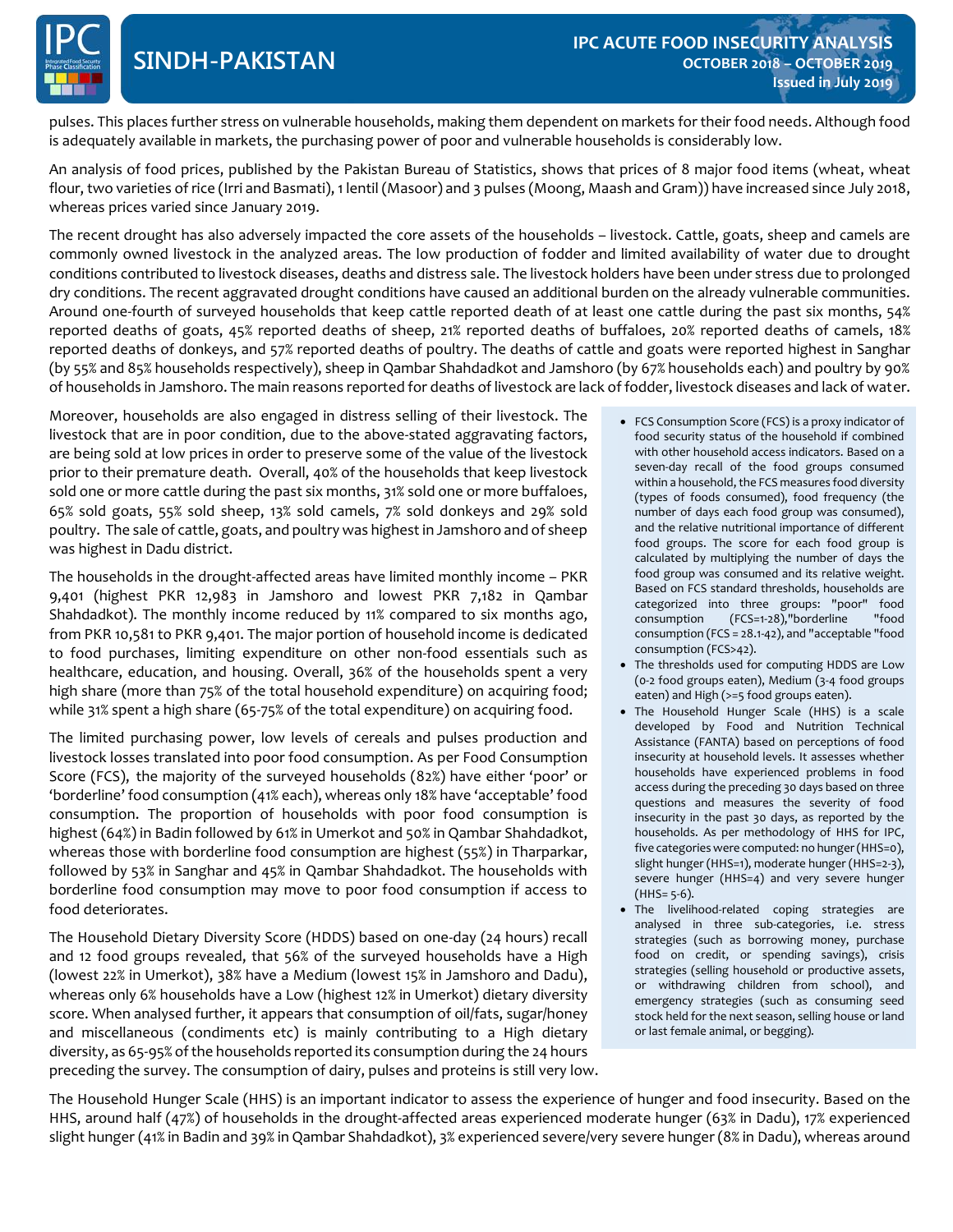

# **SINDH-PAKISTAN**

**0000** one-third (33%) of households (47% each in Sanghar, Tharparkar and Umerkot) did not experience hunger during the month preceding the survey.

Furthermore, around one-fourth (23%) of the households in drought-affected areas adopted "high" level food-based coping strategies (46% in Sanghar) and 57% adopted "medium" level food-based coping strategies (77% in Qambar Shahdadkot and 70% in Umerkot). Adopting high level food-based coping strategies indicates that food gaps exist in the area and vulnerable households are adopting short-term food-based coping strategies to meet their food needs.

During this time-period, households were also engaged in livelihood-based Coping Strategies to meet their food needs. Overall, 83% of the surveyed households used at least one livelihood-based coping strategy to meet their food needs (99% in Jamshoro). Around 17% ofthe households adopted 'stress strategies' (35% in Dadu), 18% adopted 'crisis strategies' (35% in Badin) and another 50% adopted 'emergency' irreversible strategies (84% in Jamshoro and 62% in Tharparkar).

Remoteness is a major issue for households in these areas, with most needing to travel considerable distances to access markets. Around 55% of households travel more than 10km to access the nearest market, and in Tharparkar and Sanghar, 54% and 46% of households respectively had to travel more than 20km to access a market The most common problems faced by communities in accessing markets are high cost of transportation, less availability of transport, long distance and poor road infrastructure. The findings of SDNA also revealed that 73% of the household contracted new debts during the six months preceding the survey, mainly to cover food and health needs, general household expenses and to repay earlier debts. Overall, on average, PKR 35,386 is the outstanding debt against each household, which is almost four times of their monthly income. It implies that with the current vulnerable situation and limited household income, households in drought-affected areas will remain in debt traps for some time, as their monthly income is not sufficient to pull them out of the debt trap.

Overall, 48% of the households experienced a shock during the past 6 months, which includes the drought/dry spell, which was experienced by 41% of the households, followed by severe sickness/death of the breadwinner, experienced by 28% of households, and livestock disease outbreaks, experienced by 20% of the households. The percentage of other minor shocks remained low at 11% collectively. Migration of household members or the entire family along with their livestock is a common strategy in the droughtaffected areas when drought conditions become severe. Overall, 15% of the surveyed households reported migration of their members at some point during the 6 months preceding the survey; 10% (or two-thirds of the surveyed households) performed routine seasonal migration whereas 5% (one-third of the surveyed households) migrated due to the prevailing drought.

Poor food consumption coupled with limited access to improved drinking water sources and poor sanitation facilities have also contributed to poor health status. Around three-fourths (72%) of the population have access to improved water sources, with 28% forced to rely on unimproved sources of drinking water. Lack of drinking water for livestock has also been reported as a critical issue. More than four-fifths of the surveyed population has no access to a household toilet and practice open defecation. This is reflected by very high morbidity among pregnant lactating women (almost all PLW) and children (82% of boys and 85% of girls under the age of 5). Access to healthcare is a critical issue in the drought-affected areas. Households face challenges such as long distances to healthcare providers, high cost of services, poor road infrastructure, and limited availability of health staff and medicines at the healthcare facilities etc. On average, households travel 19.8km to access healthcare.

Another major outcome ofthe vulnerability factors is very high rates of acute malnutrition among children and PLWs. The preliminary results from the National Nutrition Survey (NNS) conducted in these districts between July-October 2018 reveal a 'Critical' level of acute malnutrition, as the GAM rate (by weight for height) is above 15% in all 7 districts except in Dadu, where it can be classified as 'Serious'. The Wasting GAM rate is highest in Umerkot at 29% (24% based on SMART survey conducted by WFP in November 2018), followed by Badin at 27%, Qambar Shahdadkot and Tharparkar at 23% (27.8% based on preliminary findings of Nutrition Assessment conducted by WHH in April 2019), Jamshoro at 18%, Sanghar at 17%, and Dadu at 14%. The preliminary findings of NNS are for the entire district, not drought-affected areas. The actual prevalence of wasting might be higher in the drought-affected areas.

Regarding the housing status of households, most of the households (40%) live in non-cemented (Katcha) houses followed by "Chhora/straw made" (34%), and "Semi Pakka (semi-cemented)" (12%).The poor economic status of households is also reflected by the fact that over half of the households (54%) have one room in their house (54%), followed by two rooms (31%) and three rooms (10%). High incidence of poverty, poor food consumption, low-medium dietary diversity, experience of moderate hunger, high dependency on food- and livelihood-based coping strategies pose serious concerns to the aggravating situation of food insecurity and malnutrition. The vulnerable households with limited assets and income sources, reduced cereals production and livestock ownership, trapped in a vicious circle of debt, are at higherrisk of food insecurity and need urgent support to get out ofthis situation.

The Federal and Provincial Governments and international organizations have undertaken efforts to support the vulnerable households. The Relief Department of Government of Sindh has distributed over 900,000 bags of wheat of 50kg among vulnerable households in drought-affected areas of 8 districts, the majority of them living in Tharparkar. Furthermore, it has also started food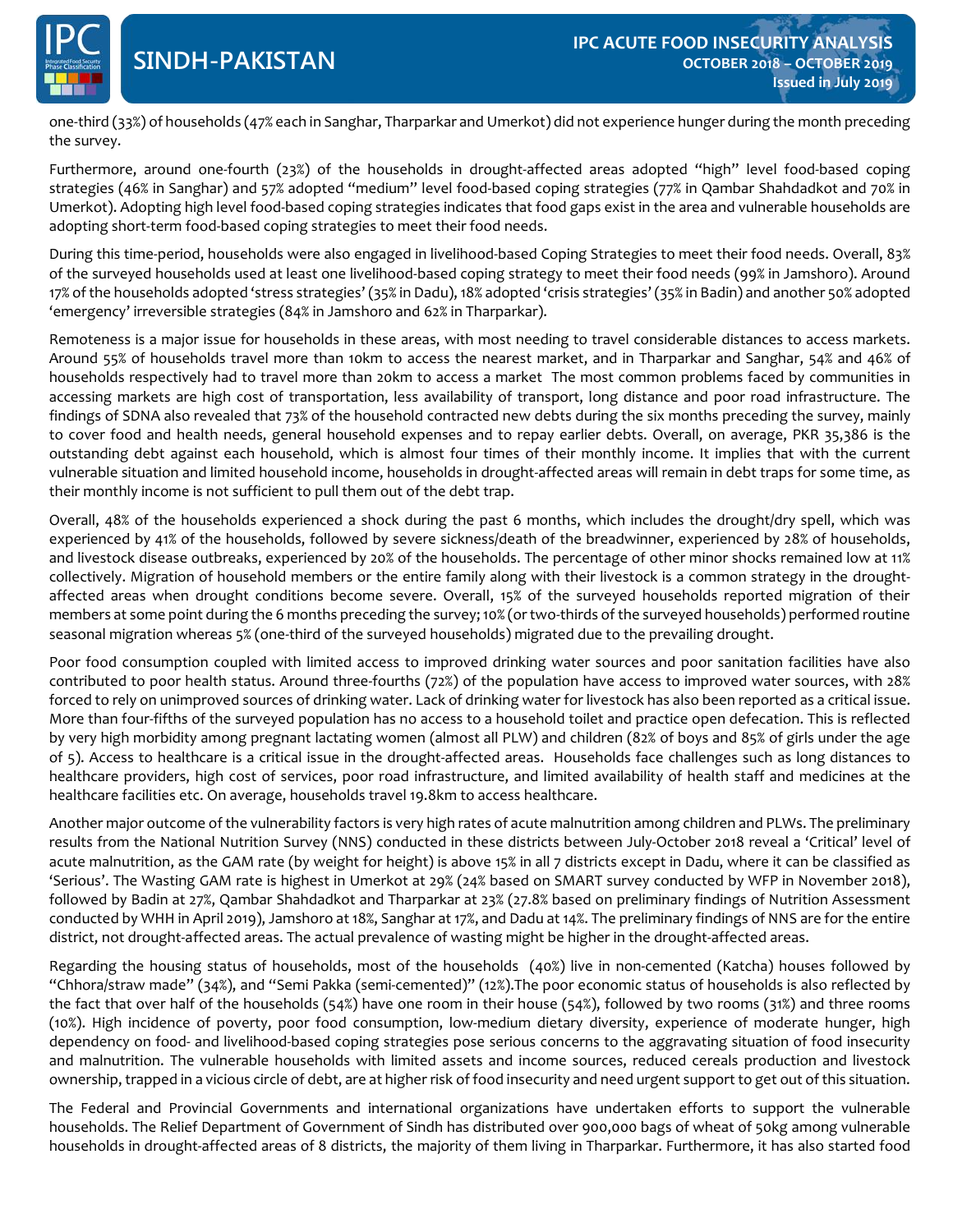

distribution in Tharparkar district, which will be extended to other districts. The Government of Sindh has also started a livestock<br>westination compaign in Tharparkar. vaccination campaign in Tharparkar.

FAO, with funding from Central Emergency Response Fund (CERF), Multi Year Humanitarian Program (MYHP) and FAO's Technical Cooperation Program (TCP), has initiated drought-response projects in drought-affected areas of Tharparkar, Umerkot and Sanghar districts. The households will be provided with drought-resistant varieties of seeds of cereal and fodder crops, vegetable kits, animal compound feed and vaccination against PPR and FMD, and trainings on crops, livestock, water management, kitchen gardening, dietary diversity and food processing. Other UN organizations (World Food Program, UNICEF and WFP) are also implementing drought response in the focus areas through CERF and other funding sources. In addition, local and international non-governmental organizations (ACTED, Concern Worldwide, WHH, AWARE, SWAFCO, TRDP, SIF, Maltesar International etc) are also implementing interventions in their focus areas (Tharparakr/Umerkot/Sanghar districts). Response activities will also be extended to other districts with availability of funding.

### **Projected Situation Overview**

The drought-affected areas have received very little or no rainfall during the past two monsoon seasons. The availability of irrigation/canal water was also lower last year compared to previous seasons. The forthcoming monsoon season is expected to start in July 2019, whereas the summer planting season in most of these areas will start in June 2019. The subsistence farmers prepare land and also sow seeds in late June/early July with the expectation that monsoon rainfall will be timely and adequate for planting of cereal and fodder crops. During this time, pastoralists who had migrated with their livestock for grazing opportunities are expected to return.

However, due to climate change, rainfall variability has become higher. In case timely and adequate rainfall occurs, it would be beneficial for cultivation and production of cereal and fodder crops and for the livelihoods of the subsistence-level agro-pastoralists communities in the desert/arid areas of the 7 districts. With recorded rainfall, the availability of irrigation/canal water for irrigated areas is also expected to be better for the summer 2019 season compared to last year. However, the rainfall may not reverse the impact of prolonged dry conditions. For this, several spells of rain are required. Therefore, the positive impacts of the monsoon rainfall are expected to be minimal in the projection period.

Those households who have already lost a significant portion of their assets and livestock and have adopted irreversible emergency coping strategies are unlikely to see any immediate alleviation in their vulnerability status in the projection period.

On the other hand, if adequate and timely rainfall does not occur, it would put further stress on the vulnerable households and their core assets – livestock. The summer planting season will be missed, and farming households would have to wait until the next summer season in 2020. The drought-induced impacts, such as distress selling of livestock, livestock diseases, skipping meals, and migration, are expected to become more common. The households would need food and fodder assistance and livestock vaccination support. The gap would also have an adverse impact on soil quality and productivity, pastures and eventually cereals and livestock production.

A lack of/limited crop and livestock production means that most of these households will become dependent on markets to meet their food needs. As households in drought-affected areas have limited income and are engaged in subsistence-level farming, a reduction in crop and livestock production means a reduction in income, hence, their purchasing power will decline as well. In case of crop failure, most households would also not be able to rely on their stocks from the previous season as on average, households only have cereal stocks for 2.6 months and they would have been depleted already.

The poor macroeconomic situation would further aggravate the stress on households, with inflation touching double digits, continuously depreciating the exchange rate and increasing fuel and electricity prices. These factors will increase cost of production and likely impact adversely food prices, which have already seen a rise since July 2018.

Considering the above conditions, it is expected that there will be minimal positive impacts from the monsoon rains and the proportion of affected households are likely to increase, however, there would not be a major change in phase classification of the drought-affected areas during the projection period (July-September 2019 compared to the current period, except slightly less people will be in 4 compared to the current period.

Heavy rainfall may cause riverine flooding in mighty Indus River or flash flooding in the mountainous region, and would be a threat for Dadu, Jamshoro, Badin, and Qambar Shahdadkot districts. This would adversely impact rice, cotton and sugarcane crops in these districts. The situation will need to be monitored closely and where possible, water retention structures and flood protection walls need to be built.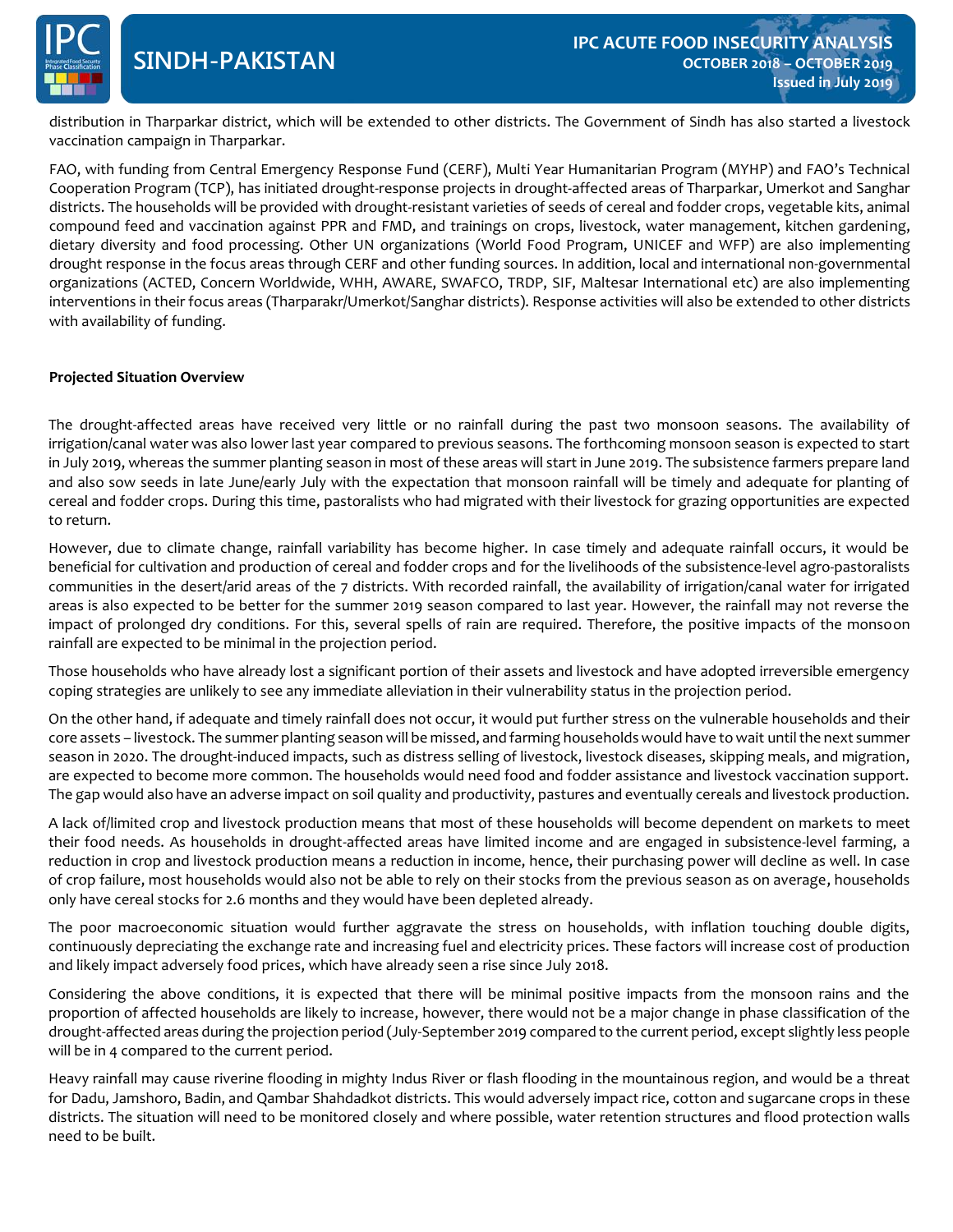

## **RECOMMENDATIONS FOR ACTION**

#### **RECOMMENDATION FOR ACTION Response Priorities**

- In response to the emergency and crisis situations prevailing in the analyzed districts, some immediate emergency response mechanisms need to be in place to save lives and livelihoods.
- Considering that livestock holdings are severely affected as a result of the drought, efforts need to be made to mitigate some of the worst impacts and to prevent further deterioration.
- In the immediate term, livestock protection and management interventions should be supplied, including; fodder, feed, fodder seed, water and animal health camps, by engaging the services of all technical agencies and the concerned line departments.
- Livestock vaccination campaigns such as for PPR and FMD may also be activated to protect them from prevailing diseases.
- Temporary mandies (markets) for feed, fodder and animals for de-stocking/ relocation of livestock should be set up, in case of market disruption and animal mortality due to prolonged emergency.
- Shelters should be provided to needy and vulnerable livestock/poultry handlers.
- Drought-resistant fodder production and seeding of rangelands to produce quality fodder may be employed.
- The dry conditions in these vulnerable areas are likely to persist given the impacts of climate change and focus should therefore be on building resistance and promoting adaptation to these conditions. This includes distribution of seeds for droughtresistant and high-yielding crops, such as sorghum (Jowar), maize, mung, mash legumes and vegetable seeds.
- There is also a need for repair and rehabilitation of water resources for agriculture and livestock such as tube-wells, *karez*, water courses, and wells.
- Activation of cash transfers and food distribution for the most vulnerable households may be employed.
- Continue provision of food ration where it has already started.
- Conditional Cash grants may be utilized for restoration of asset base.
- Training on kitchen gardening (including demonstration of kitchen gardening on brackish water especially in arid/desert area), diet diversity, food processing and food safety.
- Livelihood diversification activities may be employed to diminish the adverse impacts of drought. Income-generation and employment-creation interventions need to be adopted. Revival of small-scale cottage industry (pottery, vocational trainings centers, display/crafts centers, solar and renewable energy, small trades (retail/wholesale), skill development trainings in different trades. Entrepreneurship promotion and development (capacity building and inputs provision in electrician, automobile and mobile repair, etc.)
- The extremely high levels of acute malnutrition indicate a need for urgent nutrition support such as complete Communitybased Management of Acute Malnutrition Model (CMAM) programme/packages including Targeted Supplementary Feeding Programme (TSFP) component for Moderately Acute Malnourished Children (MAM) as well as other nutrition sensitive interventions.

### **Situation monitoring and update**

- Establish an early warning mechanism (sentinel sites) so that special attention to those alert areas in term of health care needs of the community.
- Food security conditions in Sindh need to be monitored regularly given that due to the high levels of acute food insecurity, and the high incidences of poverty, households are extremely vulnerable to shocks.
- Regular monitoring of food security and livelihoods could be done through seasonal surveys such as Livelihood and Food Security Assessments.
- The IPC should be carried out every year to regularly monitor the food security conditions across the vulnerable districts of Sindh. For this to occur, an improved mechanism for regular data collection needs to be in place.
- The conditions in the analyzed areas are heavily dependent on rainfall and the conditions during the monsoon period need to be monitored closely to accurately assess the potential impacts of the rain spells on food security in the projection period. Once rainfall data is available the projection classification may be revised.
- If the macroeconomic trends persist with rising inflation there could be more adverse effects on the food security conditions in the coming months and projections may also be revised to reflect those changes.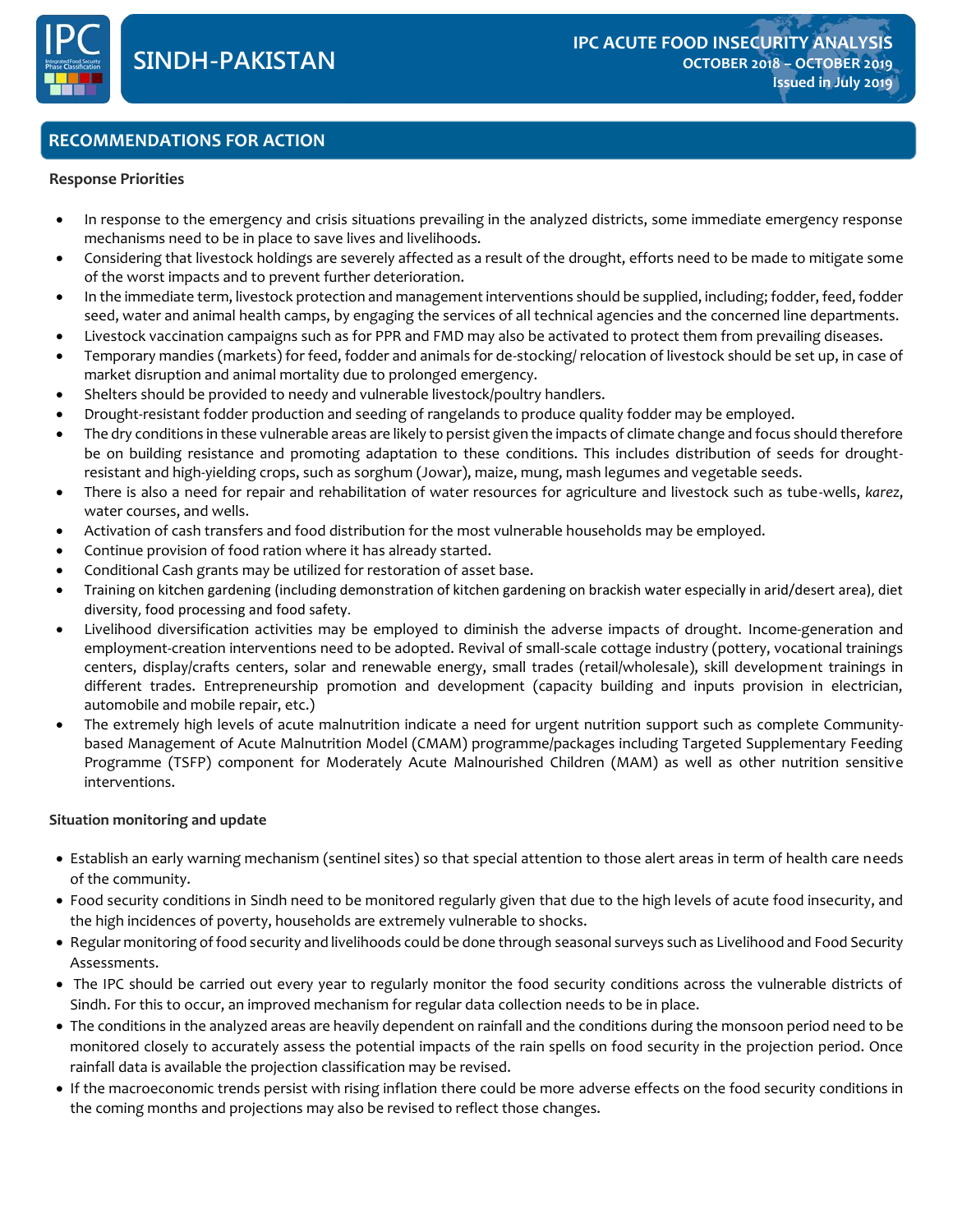

# **0000 PROCESS, METHODOLOGY AND LIMITATIONS OF ANALYSIS**

The IPC acute food insecurity analysis assessed two time periods: the analysis for the current period (October 2018-July 2019) was based on the Sindh Drought Needs Assessment (SDNA) conducted in October 2018 by the Natural Disasters Consortium and other secondary information sources which reflected on existing factors that lead to food insecurity; and the projected period (July-October 2019) was based on SDNA, other secondary information and forward-looking assumptions on rainfall, food prices and crop harvests. The analysis covered the drought-affected areas of 7 districts of Sindh, namely, Tharparkar, Umerkot, Sanghar, Jamshoro, Badin, Dadu and Qambar Shahdadkot. A certain number of Revenue Villages/Dehs of these districts were notified as calamity-affected by the Government of Sindh in August 2018. The NDC comprised of IOM, FAO, UNICEF, HANDS and ACTED, whereas WFP and WHO also provided technical support to complete the SDNA. The SDNA was conducted to assess the impact of the drought on agriculture (crop cultivation, production, water availability, and livestock), livelihoods and food security, access to water and sanitation and hygiene, practices of the households and communities, and to provide recommendations to the Government of Sindh, NDC partners, and other decision/policy makers to prioritize actions (short, medium- and long-term) in relevant sectors and geographic areas to address immediate needs, rebuild effectively, and increase future resilience to drought.

A joint training and analysis workshop for drought-affected areas of Sindh and Balochistan was held on 15-22 April 2019 at Provincial Disaster Management Authority (PDMA) Balochistan at Quetta, Balochistan, Pakistan. The workshop was attended by international technical experts as well as around 50 professionals representing Federal and Provincial government departments (Sindh and Balochistan), UN organizations, international and local NGOs.

#### **What are the IPC and IPC Acute Food Insecurity?**

The **IPC** is a set of tools and procedures based on international standards to classify the severity and characteristics of acute food and nutrition crises as well as chronic food insecurity. The IPC consists of four mutually reinforcing functions, each with a set of specific protocols (tools and procedures). The core IPC parameters include consensus building, convergence of evidence, accountability, transparency and comparability. The IPC analysis aims at informing emergency response as well as medium and long-term food security policy and programming.

For the IPC, **Acute Food Insecurity** is defined as any manifestation of food insecurity found in a specified area at a specific point in time of a severity that threatens lives or livelihoods, or both, regardless of the causes, context or duration. It is highly susceptible to change and can occur and manifest in a population within a short amount of time, as a result of sudden changes or shocks that negatively impact the determinants of food insecurity.

The data used in the analysis was organized according to the IPC analytical framework and includes food security contributing factors and outcome indicators. The data was collected from multiple sources; Crop Reporting Services (CRS) of Agriculture Department Sindh, Livestock Department Sindh, Food Department Sindh, Provincial Disaster Management Authority (PDMA) Sindh, Pakistan Bureau of Statistics (PBS), Pakistan Meteorological Department (PMD), and international organizations.

Data sources used for this analysis included: 1) Sindh Drought Needs Assessment (SDNA) conducted by the Natural Disasters Consortium in collaboration with the PDMA Sindh. The SDNA was carried out in rural areas of these districts, which were notified by the Government of Sindh as calamity/drought-affected. The SDNA provided information on a wide range of indicators: both outcome and contributing factors. The outcome indicators included in the analysis are Food Consumption Score (FCS), Household Dietary Diversity Score (HDDS), Household Hunger Scale (HHS), reduced Coping Strategy Index (rCSI), Livelihood Coping Strategies and Acute Malnutrition (prevalence of wasting among children under 5). Other data included in the analysis are 1) Cereals and Fodder Production data from CRS of Sindh Agriculture Department, 2) Livestock population data from Livestock Department, 3) Food Prices data from PBS, 4) Food Assistance/Distribution from PDMA Sindh, 5) Wheat Stocks data from Sindh Food Department, 6) Precipitation/Rainfall and NDVI from PMD; and 87 Poverty Incidence from UNDP/Ministry of Planning, Development and Reform.

#### **Limitations of the Analysis and Recommendation for Next Analysis**

This analysis is only limited to drought-affected areas of 7 districts and does not represent the situation of the entire district/ areas that were not notified. The projection analysis might have been more useful if more indicators had been available. It is recommended to conduct regular/seasonal IPC acute food insecurity analyses to inform the policy makers on the food insecurity situation in the drought-affected areas and other regions of interest. The next IPC acute food insecurity analysis is suggested to be conducted in October/November 2019 (in case of no/very limited Monsoon in July-September 2019) or March/April 2020 in case of adequate Monsoon to monitor the food insecurity situation. However, next or seasonal IPC analyses would be possible with availability of recent data, which is a major challenge, and needs resources to collect primary data and conduct the IPC analysis. The IPC stakeholders may pool resources to collect primary data and conduct seasonal IPC analyses for better and more informed evidence on food insecurity and response planning.